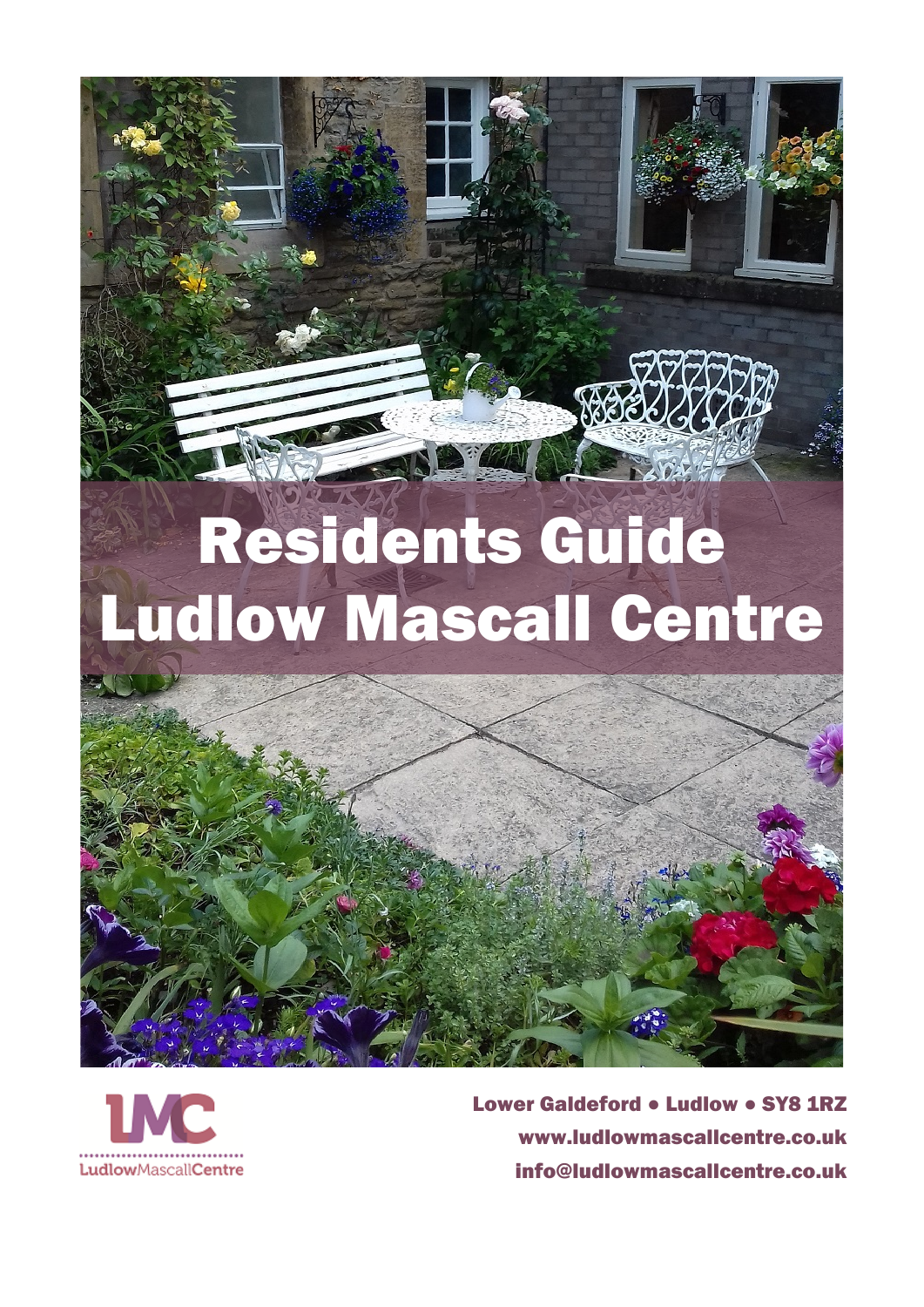## Welcome to the Ludlow Mascall Centre! Whether you are a repeat visitor or staying with us for the first time, the whole team would like to wish you a warm welcome.

Like many businesses, we have decided to keep in place some of the changes we made in response to Covid. This PDF Residents Guide is a replacement for the hard-copy information book that we used to provide in our guest rooms. It supplements the information card that you will find in your room and includes as much information as we think you will need to have for your visit. We recommend that you save the guide to your smartphone or other electronic device that you will have with you during your stay.

We have also replaced the paper guest registration form with an [online registration form](https://forms.gle/6yNRM65UPTeTKWYq5) in order to make the check-in process more efficient. If you have not already filled it out and submitted it, please do so prior to your arrival at the Centre. One person in your party can complete the form on behalf of everybody else.

If there is anything else that you would like to know, please **[e-mail](mailto:marketing@ludlowmascallcentre.co.uk?subject=My%20stay%20at%20the%20Mascall%20Centre)** us or phone +44 (0)1584 873882. We constantly monitor and update how we operate, so do not hesitate to contact us via either of the aforementioned methods if you have a suggestion for how to improve our service.

Thank you for choosing the Ludlow Mascall Centre: a unique place to meet, learn, celebrate, and stay. We hope you have a pleasant time here.

Tina Healy Centre Director

## Customer Service Charter

We guarantee a warm welcome and a professional service from friendly staff. We provide a high-quality service from initial enquiry to departure. We value our customers, respect diversity, and treat everyone equitably. We strive to ensure our customers' comfort and expect consideration by all, for all. We deal with comments, suggestions and complaints positively.

#### Important Telephone Numbers

+44 (0)7740 029 345 (to be used before or during your stay) +44 (0)7740 029 344 (to be used on your day of arrival and during your stay)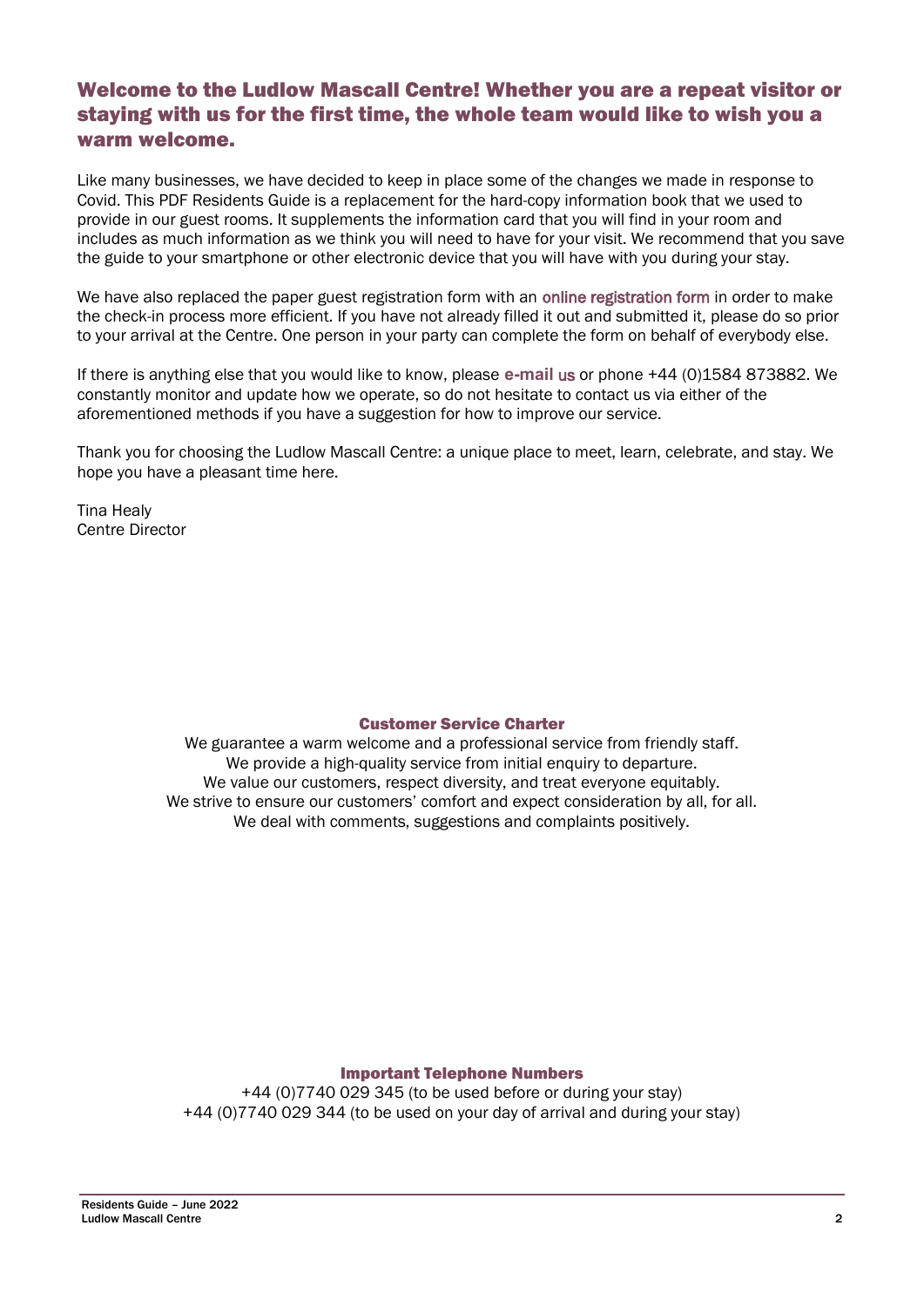# **Table of Contents**

<span id="page-2-1"></span>

<span id="page-2-0"></span>The information in this guide was correct at the time of publication. You should check with the individual establishments for current services offered and opening hours, as businesses may need to temporarily adjust their hours at short notice. If you find missing or incorrect information or think that there's something we need to add, please e-mail it to marketing@ludlowmascallcentre.co.uk.

Revised June 2022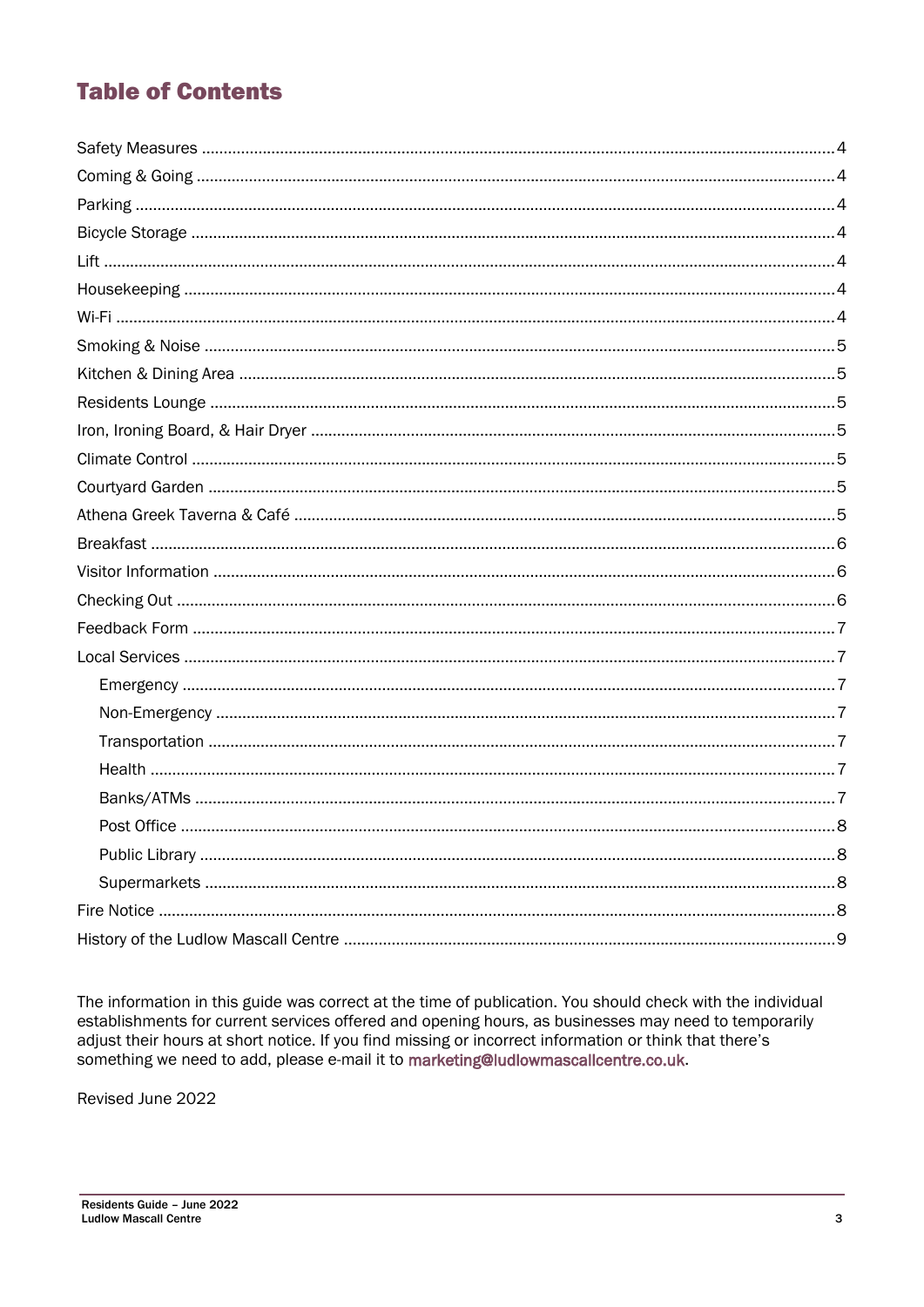#### <span id="page-3-5"></span>Safety Measures

To ensure the safety of our guests and staff, we ask that all guests adhere to the following guidelines:

We politely request that if you are displaying symptoms of Covid-19, have had a positive for Covid, or have been told to self-isolate that you do not travel to the Centre and contact us on +44 (0)1584 873882 or +44 (0)7740 029 345 to reschedule your stay. Guests cannot self-isolate at the Centre.

#### <span id="page-3-4"></span>Coming & Going

Please use the Evening & Weekend Guest Reception entrance at all times. For your safety and that of our other guests, please lock the guest reception entrance door when you enter or leave the Centre. Your room key also locks/unlocks this door.

The key-code for the door at the top of the stairs that leads to the accommodation corridor is on your room keyring, as is the name of your room. The same code unlocks the door to the residents lounge and kitchen area.

There is no guest curfew, but please be mindful of other guests when returning to your room late at night and keep noise to a minimum.

## <span id="page-3-3"></span>Parking

As part of our online guest registration form, you need to provide the number plate details for all vehicles in your party. Once these details and the dates of your stay are on our parking monitoring system, you will not need to re-register. The car park is accessible 24 hours a day. All vehicles are parked at the vehicle owner's risk. Please park only in marked spaces. On the day of your departure, you can leave your vehicle in the car park until 5pm should you wish to spend some more time in Ludlow.

#### Bicycle Storage

If you would like to make use of our secure bicycle storage area during your stay, please let us know in advance so that we can have a key ready for you. The storage area is accessible 24 hours a day. All bicycles are stored at the bicycle owner's risk.

## <span id="page-3-2"></span>Lift

All of our guest rooms are on the first floor and accessible by lift, which is key-operated. The key is kept in the lift, please do not remove it.

#### <span id="page-3-1"></span>Housekeeping

The housekeeping team will not enter your room during your stay. If you have specific requests, you can contact a member of staff on +44 (0)1584 873882 (weekdays) or +44 (0)7740 029 344. At the bottom of the stairs leading up to the guest rooms you will find extra toilet rolls, towels, and cleaning materials, if needed. Extra tea, coffee, milk, and sugar can be found in the residents kitchen.

#### <span id="page-3-0"></span>Wi-Fi

There is free Wi-Fi throughout the Centre. Network Name: Ludlow\_Mascall\_Centre Password: LMCWiFiKey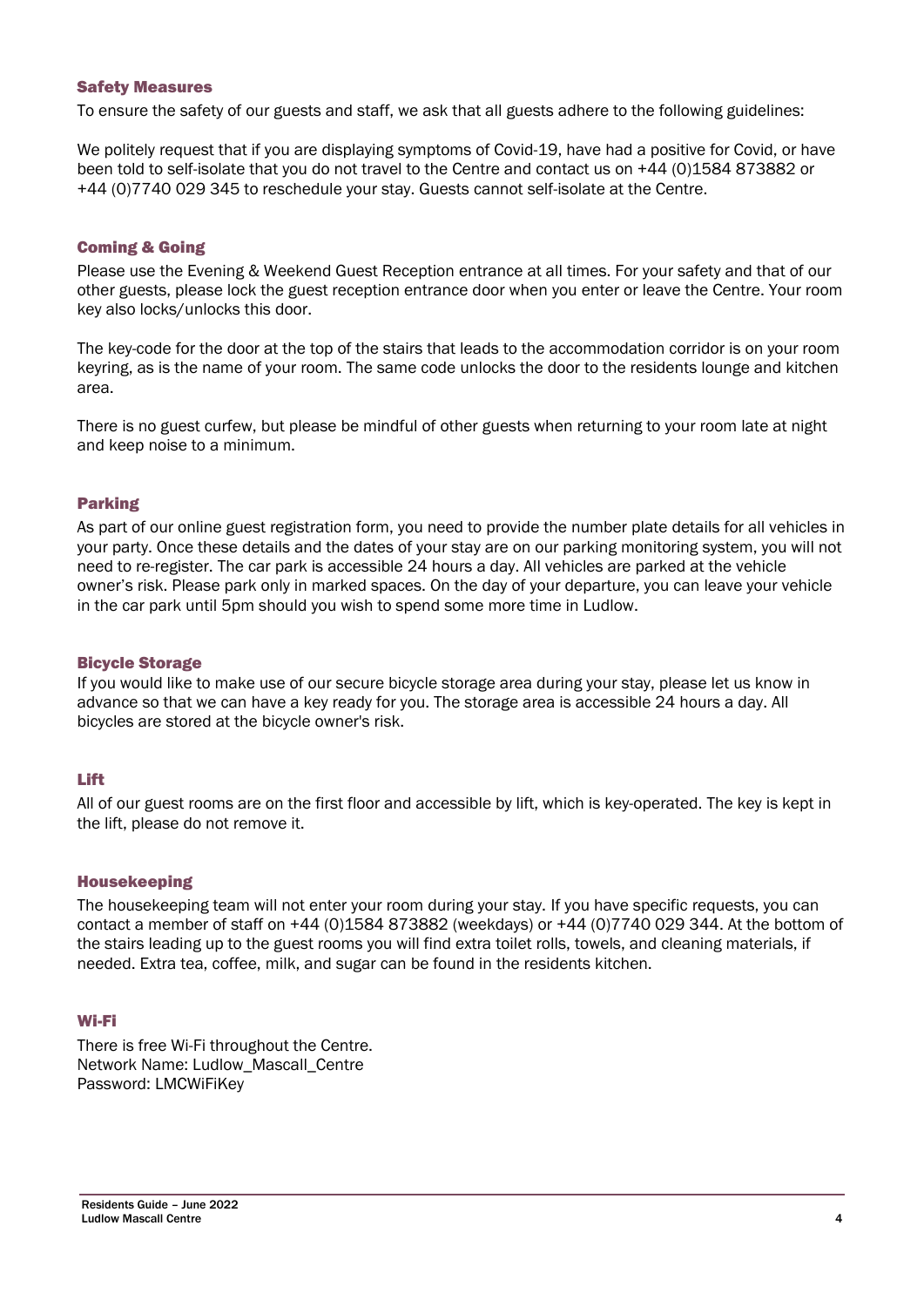#### <span id="page-4-3"></span>Smoking & Noise

Smoking and vaping are not permitted anywhere in the Centre nor in any of the exterior doorways. You can smoke and vape in the courtyard garden, but please be considerate of other guests who are out there at the same time. Anyone found to be smoking or vaping indoors will be asked to leave.

Please be respectful of other guests and keep noise to a minimum, especially if returning to your room late at night or departing early in the morning.

#### Kitchen & Dining Area

There is a fully equipped kitchen, including a tumble dryer, and dining area on the ground floor. As this space is shared among all guests, please be considerate of others and leave the areas as you would like to find them.

#### Residents Lounge

You are welcome to use the residents lounge, but please excuse its appearance while we finish our refurbishment.

## <span id="page-4-2"></span>Iron, Ironing Board, & Hair Dryer

At the bottom of the stairs going up to the guest rooms there are an iron, ironing board, and hair-dryer. Please return these items when you have finished using them so that other guests may use them.

#### <span id="page-4-1"></span>Climate Control

All of our rooms have oscillating fans, thermostatically controlled radiators, and opening windows. The rooms can get hot in the summer. We recommend that you draw the curtains when you go out for the day.

#### <span id="page-4-0"></span>Courtyard Garden

You are welcome to enjoy the courtyard garden, but we ask you to be respectful of our other guests and neighbours.

#### Athena Greek Taverna and Café

Athena Taverna, located at the Mascall Centre, serves delicious continental and traditional English breakfasts and authentic Greek dishes for lunch, lite bites, and evening meals. Everything is home-made using a mix of local and Greek ingredients. They are open Monday to Saturday from 9am. We recommend you book ahead by calling 01584 875023 or e-mailing bookings@athenagreektaverna.co.uk.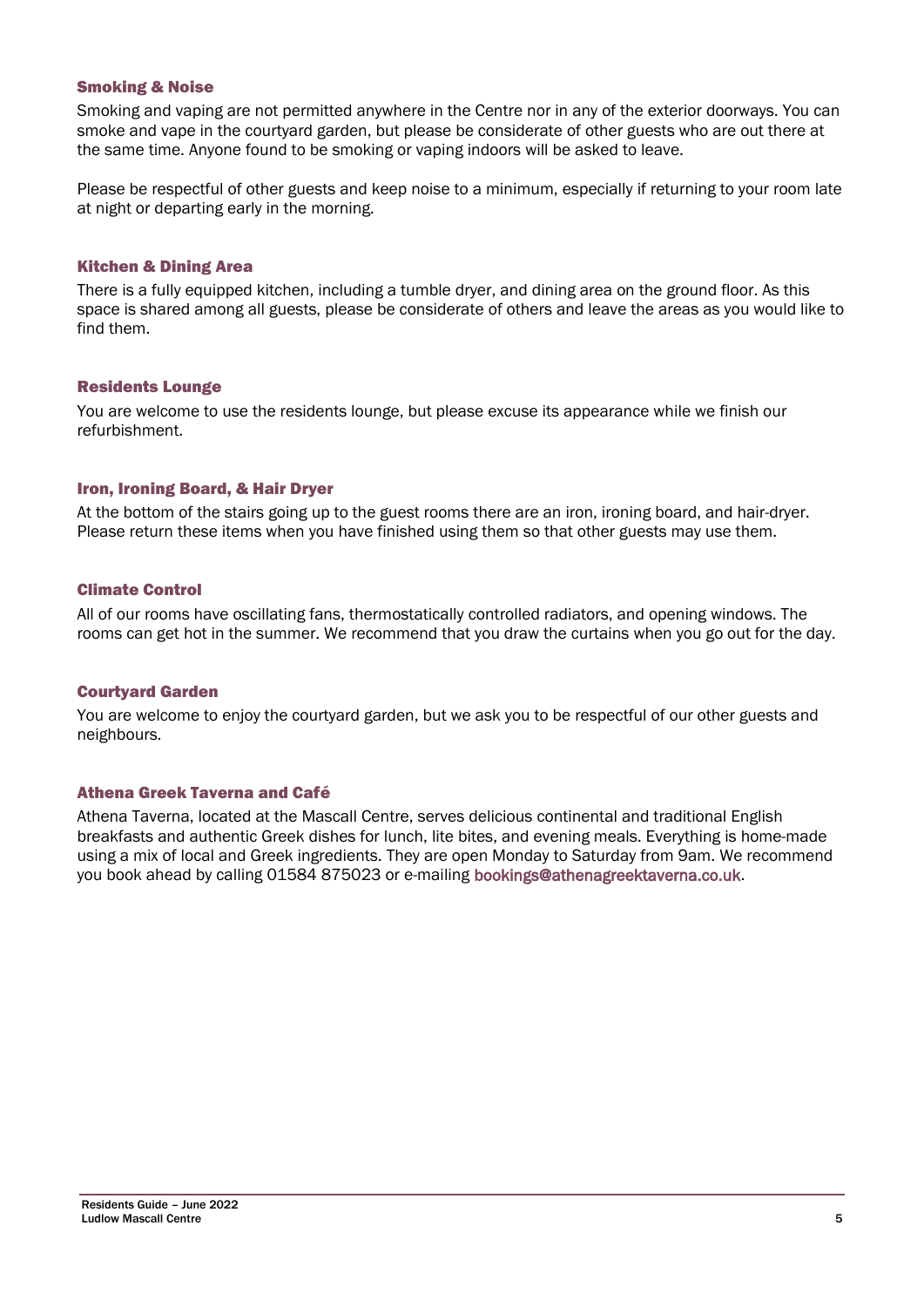## <span id="page-5-2"></span>Breakfast

In addition to Athena Taverna (above), there are a number of places in Ludlow serving breakfast. As they too have adapted to new ways of operating, they might change their opening days/hours with little notice, have reduced menus, or require advance booking. We recommend that you either phone ahead or check the social media sites of any place where you wish to eat.

## Aragons

5 Church Street, Ludlow, SY8 1AP Tel: +44 (0)1584 873282

Bakers of Tower Street 6 Tower Street, Ludlow, SY8 1RL Tel: +44 (0)1584 877330

Bill's Kitchen Ludlow Ludlow Assembly Rooms, Ludlow, SY8 1AZ Tel: +44 (0)7887 917756

Cafe V 6 New Road, Ludlow, SY8 2NX Tel: +44 (0)7835 356186

The Castle Cafe Ludlow Castle, Ludlow, SY8 1AY Tel: +44(0)1584 878796

Castle Lodge Buttery Castle Square, Ludlow, SY8 1AY Tel: +44 (0)1584 873628

Cicchetti Bar Ludlow 10 Broad Street, Ludlow, SY8 1NG Tel: +44 (0)7890 412873

## <span id="page-5-1"></span>Visitor Information

The Corner House – Ludlow 2-4 Old Street, Ludlow, SY8 1NP

Tel: +44 (0)1584 318010

The Cottage Cafe & Cakery

2 Attorneys Walk, (off Corve Street) Ludlow, SY8 1AA Tel: +44 (0)1584 878780

## CSONS Ludlow

Mill on the Green, Ludlow, SY8 1EG Tel: +44 (0)1584 879872

## Kin Kitchen

5 Old Street, Ludlow, SY8 1PD Tel: +44 (0)1584 879888

## Ludlow Kitchen

Bromfield, Ludlow, SY8 2JR Tel: +44 (0)1584 856020

## Parkway Restaurant

6 Parkway (off Corve Street), Ludlow, SY8 2PG Tel: +44 (0)1584 873130

Ludlow's Visitor Information Centre is located in Ludlow Assembly Rooms (Market Square, Ludlow, SY8 1AZ; Tel: +44 (0)1584 875053 ).

Useful websites listing places to eat, things to do, and other local information:

The Ludlow Guide, [www.theludlowguide.co.uk](http://www.theludlowguide.co.uk/) The Ludlow Website, [www.ludlow.org.uk](http://www.ludlow.org.uk/)

Let's Go Ludlow, [www.letsgoludlow.com](http://www.letsgoludlow.com/) Visit Shropshire, [www.visitshropshire.co.uk](http://www.visitshropshire.co.uk/)

## <span id="page-5-0"></span>Checking Out

Please vacate your room by 10am on the final day of your stay. On leaving please open your windows to ventilate your room. Keys (including bicycle storage keys) should be deposited in the box outside the entrance to the accommodation corridor on the first floor. Any lost key will result in a £30 charge.

We apologise but we are unable to provide a left luggage facility at this time.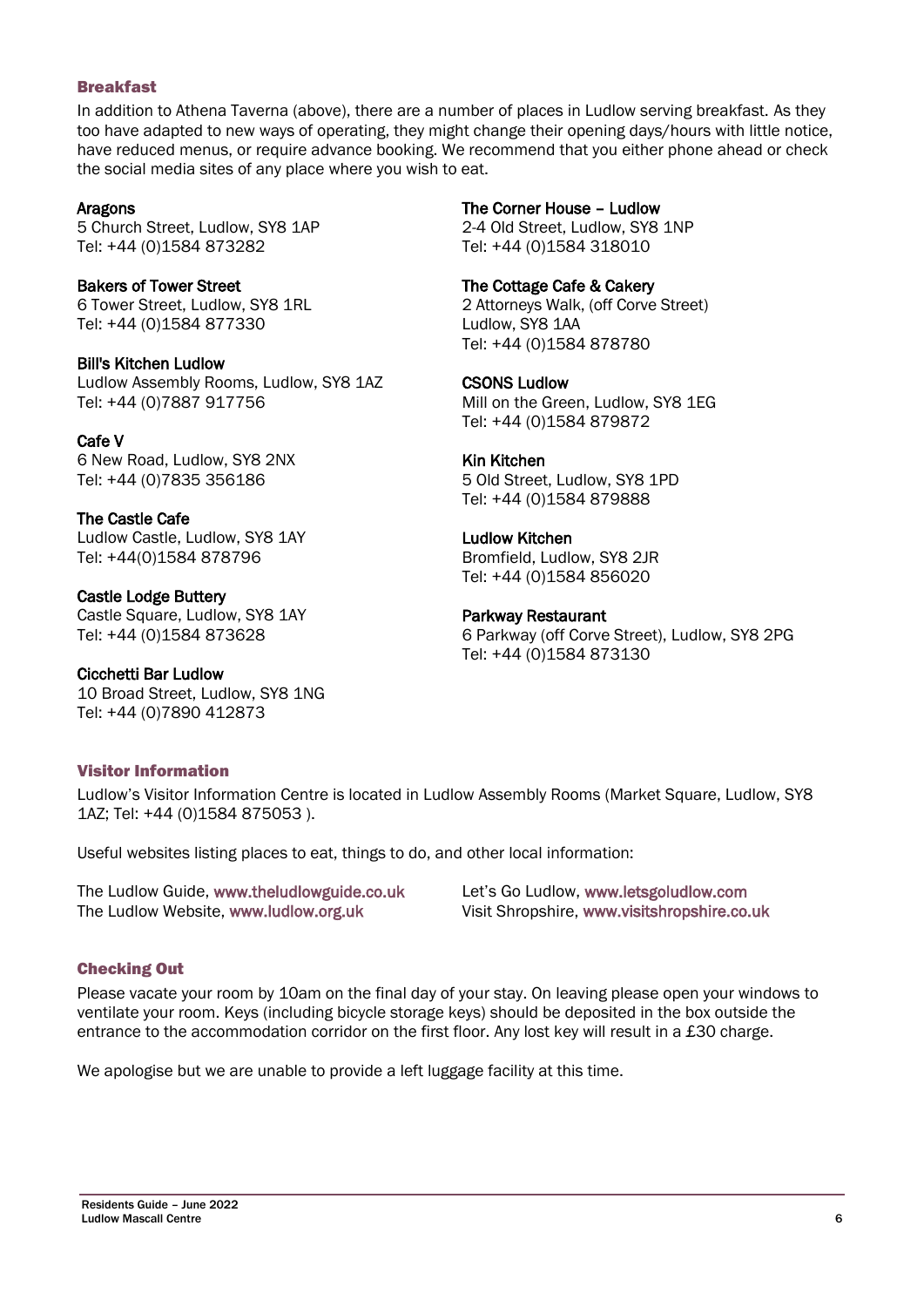#### <span id="page-6-6"></span>Feedback Form

On the last day of your stay, we will e-mail you with a link to our online feedback form. We would greatly appreciate it if you would fill it out. It is anonymous and will help us to evaluate our service and make improvements where needed. If, however, there is something you wish to discuss during your stay, do not hesitate to contact us.

#### <span id="page-6-5"></span>Local Services

## <span id="page-6-4"></span>**Emergency**

Tel: 999 or 112 (Police, Fire, and Ambulance Services)

<span id="page-6-3"></span>

| Non-emergency |                               |
|---------------|-------------------------------|
|               | Tel: 101 (Police Service only |

ly) Tel: 111 (National Health Service only)

## <span id="page-6-2"></span>**Transportation**

To ensure you have a taxi when needed, we recommend booking one in advance.

Annette's Taxis: +44 (0)1584 878787

Teaky's Taxis: +44 (0)1584 879478

Wolfcar Private Hire: +44 (0)1584 856690

#### <span id="page-6-1"></span>**Health**

Doctors Portcullis Surgery Portcullis Lane, Ludlow, SY8 1GT Tel: +44 (0)1584 872939

Hospital Ludlow Community Hospital and Minor Injuries Unit Gravel Hill, Ludlow, SY8 1QX Tel: +44 (0)1584 872201

Chemists **Boots** 34 Bull Ring, Ludlow, SY8 1AA Tel: +44 (0)1584 872548

Brown & Francis 49 Bull Ring, Ludlow, SY8 1AB Tel: +44 (0)1584 872910

#### <span id="page-6-0"></span>Banks/ATMs

Barclays 3 King Street, Ludlow, SY8 1AJ Tel: 0845 755 5555

Lloyds 16 Broad Street, Ludlow, SY8 1NQ Tel: 0845 3000 000

National Rail Enquiries <https://www.nationalrail.co.uk/> Tel: 03457 484950

Traveline Midlands (buses and trains) [http://www.travelinemidlands.co.uk](http://www.travelinemidlands.co.uk/)

Station Drive Surgery Station Drive, Ludlow, SY8 2AB Tel: +44 (0)1584 872461

Lloyd's Pharmacy 116-119 Lower Galdeford, Ludlow, SY8 1RU Tel: +44 (0)1584 872230

Nationwide Building Society 2 Bull Ring, Ludlow, SY8 1AD Tel: 0845 266 1293

**NatWest** 15 Bull Ring, Ludlow, SY8 1AG Tel: 0845 301 9765

There are also ATMs outside of the One Stop Shop on Tower Street and Tesco.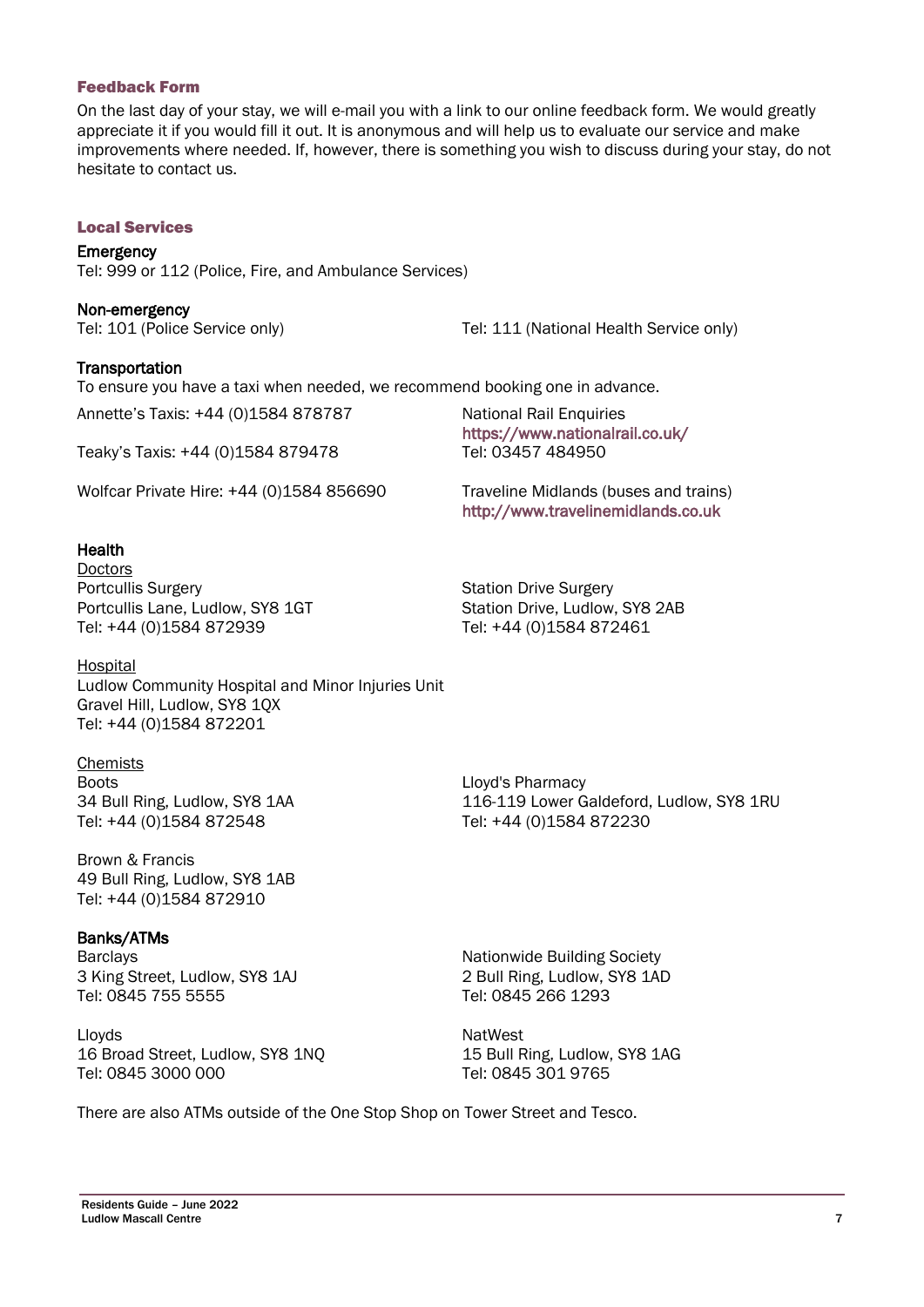<span id="page-7-2"></span>Post Office 9 Tower Street (inside the One Stop Shop), Ludlow, SY8 1RL Tel: +44 (0)1584 872356

## Ludlow Public Library

7-9 Parkway, Ludlow, SY8 2PG Tel: +44 (0)1743 250510

## <span id="page-7-1"></span>**Supermarkets**

Aldi Station Drive, Ludlow, SY8 1DA

Co-Op Foldgate Ln, Ludlow, SY8 1LS Sainsbury's Duncow Rd, Rocks Green, Ludlow, SY8 2EY

Tesco Station Drive, Ludlow, SY8 2PQ.

## <span id="page-7-0"></span>Fire Notice

Residential groups must identify a responsible person within their group to act as a Fire Marshall.

On discovering a fire

Operate the nearest FIRE ALARM. CALL THE FIRE BRIGADE ON 999.

On hearing the fire alarm

During the day:

• Go to the ASSEMBLY POINT, shutting all doors and windows as you go. You do not need to maintain the one-way system in the building and should make your way to the nearest safe exit.

During the evening:

- Put on a dressing gown or coat, and shoes. Do not stop to dress fully.
- Wake up the other people in your room.
- Go to the ASSEMBLY POINT, shutting all doors and windows as you go. You do not need to maintain the one-way system in the building and should make your way to the nearest safe exit.

The ASSEMBLY POINT is at the front of the Centre, to the right of the main gate as you face the road (NOT under the horse chestnut tree).

At all times

ACT QUIETLY. DO NOT STOP to collect personal belongings. WALK, do not run. DO NOT ATTEMPT TO PASS OTHERS on your way to the Assembly Point. DO NOT RETURN TO THE BUILDING until permission is given.